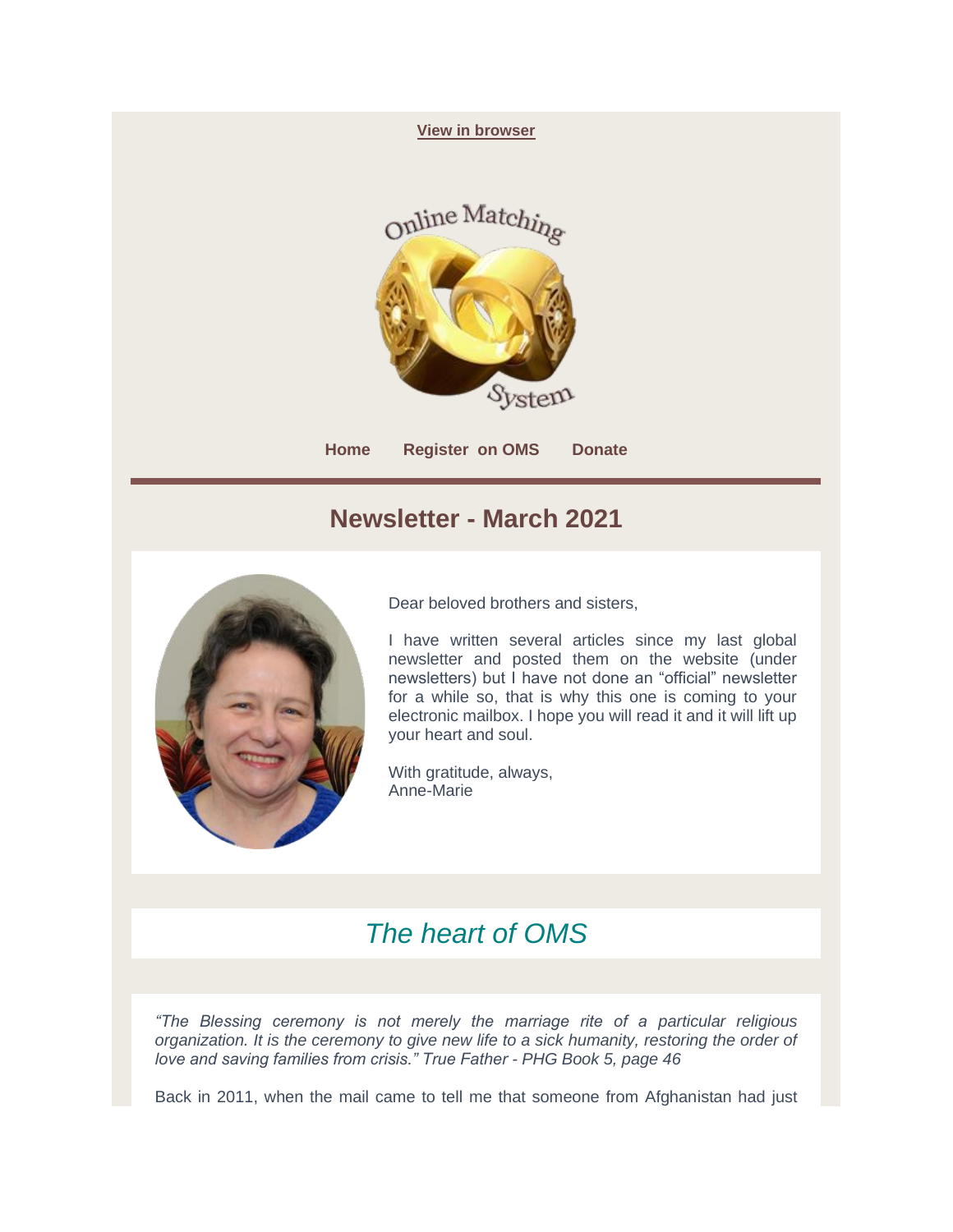registered on OMS, my mouth dropped open and did not close for a while. I was amazed. OMS was barely a year old and most people who registered then were from North America and occasionally from Europe. Many months later, it was Vietnam, and Pakistan, and others.

Though, when creating OMS, I was hoping to be able to reach the end of the world, when it happened, I was amazed.

Tears are flowing down my cheeks. I cannot express in words the feeling of being able to reach individuals in places where political and religious conflicts are affecting the population so heavily. Even in these countries, God is present. True Parents are present. Unificationists are present. And individuals, with all of their heart and mind are seeking the Blessing.

Once, two gentlemen, one from Congo-Brazzaville, the other from Congo-Kinshasa, rival countries and yet both, with the same heart – seeking the Blessing from our True Parents.

My husband, once, told me that my work with OMS was giving him spiritual life. I understand, as it does to me too. It is not just another application; it is a way to reach the unreachable. It is a way for God to tell each and every one of us, I am here, I am not forgetting you. We will have a peaceful world, someday, I promise you, we will.

## *I think of the future*

As our tribal messiah work grows and blossoms, OMS can serve the children and the single members connected to tribes. OMS has been a solution for singles to meet each other in a healthy and heavenly environment, and will continue to do so.

One day we will have thousands if not millions of individuals seeking the Marriage-Blessing of our True Parents. How will we be able to make sure that they can have access to a pool of candidates, not just from their immediate geographical area, but from the whole world?

The platform will have to follows heavenly ethics. The platform will have to be safe  $$ meaning, no one should have to worry about posting a decent profile, online. The profile will have to be true – no lies please – How can this happen? With dedicated volunteers and parents. The ratio today is 93 active MS for 208 active Candidates (OMS data only), that means an average of 2 to 3 Candidates per MS.

I visualized OMS having 100,000+ active candidates at any one time. MS in the future will not be able to do the heavy searching that they do today. It will not be possible. Searching will be done by the candidates themselves and their support teams. It can only be done if OMS abide by Heavenly Principles and therefore be trusted by the BFDs worldwide, the candidates, and their support team, and OMS must always be an efficient application.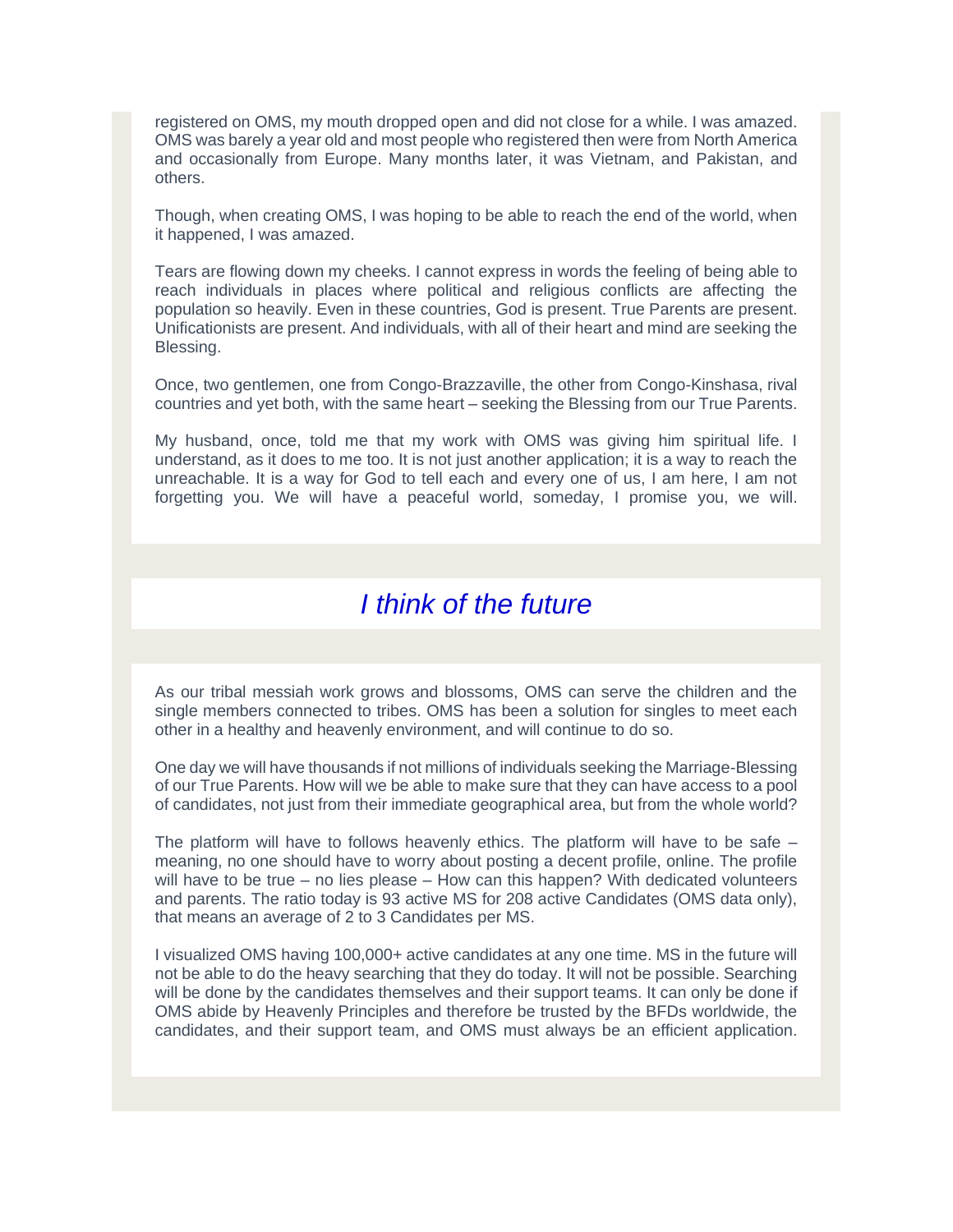# *Some stats.*

| <b>As of March 11 2021</b>               |                         |  |  |
|------------------------------------------|-------------------------|--|--|
| <b>Row Labels</b><br>$\mathbf{r}$        | <b>Count of MATCHID</b> |  |  |
| $\blacksquare$ AFRICA                    | 48                      |  |  |
| <b>EASIA(other)</b>                      | 16                      |  |  |
| $\textcolor{blue}{\textbf{H}}$ C-AMERICA | 4                       |  |  |
| <b>EUROPE</b>                            | 37                      |  |  |
| $\blacksquare$ JAPAN                     | 14                      |  |  |
| <b>EKOREA</b>                            | 11                      |  |  |
| $\boxplus$ N-AMERICA                     | 214                     |  |  |
| <b>ENE-CONTINENT</b>                     | 4                       |  |  |
| <b>E</b> OCEANIA                         | 8                       |  |  |
| <b>ES-AMERICA</b>                        | 52                      |  |  |
| <b>Grand Total</b>                       | 408                     |  |  |

| As of March 11 2021           |       |                                  |              |
|-------------------------------|-------|----------------------------------|--------------|
| Gender $\bar{r}$              | Count |                                  |              |
| F                             | 252   | <b>MS on OMS worldwide</b>       |              |
| M                             | 156   | <b>Countries</b><br>$\mathbf{r}$ | Count        |
| <b>Grand Total</b>            | 408   | <b>AFRICA</b>                    | 17           |
|                               |       | <b>EUROPE</b>                    | 24           |
| <b>GENDER</b>                 | (A  ) | <b>JAPAN</b>                     | 8            |
| <b>As of March 11 2021</b>    |       | <b>KOREA</b>                     | 5            |
| $\mathbb{F}$<br><b>Status</b> | Count | <b>N-AMERICA</b>                 | 127          |
| 21-Days                       | 2     | <b>NE-CONTINENT</b>              | 5            |
| 7-months                      | 20    | <b>OCEANIA</b>                   | 30           |
| Applicant                     | 241   | <b>S-AMERICA</b>                 | $\mathbf{1}$ |
| Candidate                     | 108   | ASIA-other                       | 12           |
| <b>Committed</b>              | 11    | Latin-AMERICA                    | 14           |
| Registered                    | 26    | <b>Grand Total</b>               | 243          |
| <b>Grand Total</b>            | 408   |                                  |              |

# *Thank you for taking the time to read my heart.*



#### **Questions and comments are always welcome.**

You can reach me at **ammylar@cheon-il-guk.org** Until next time. Stay well. Sincerely, Anne-Marie Mylar Owner, Founder, and Administrator of OMS